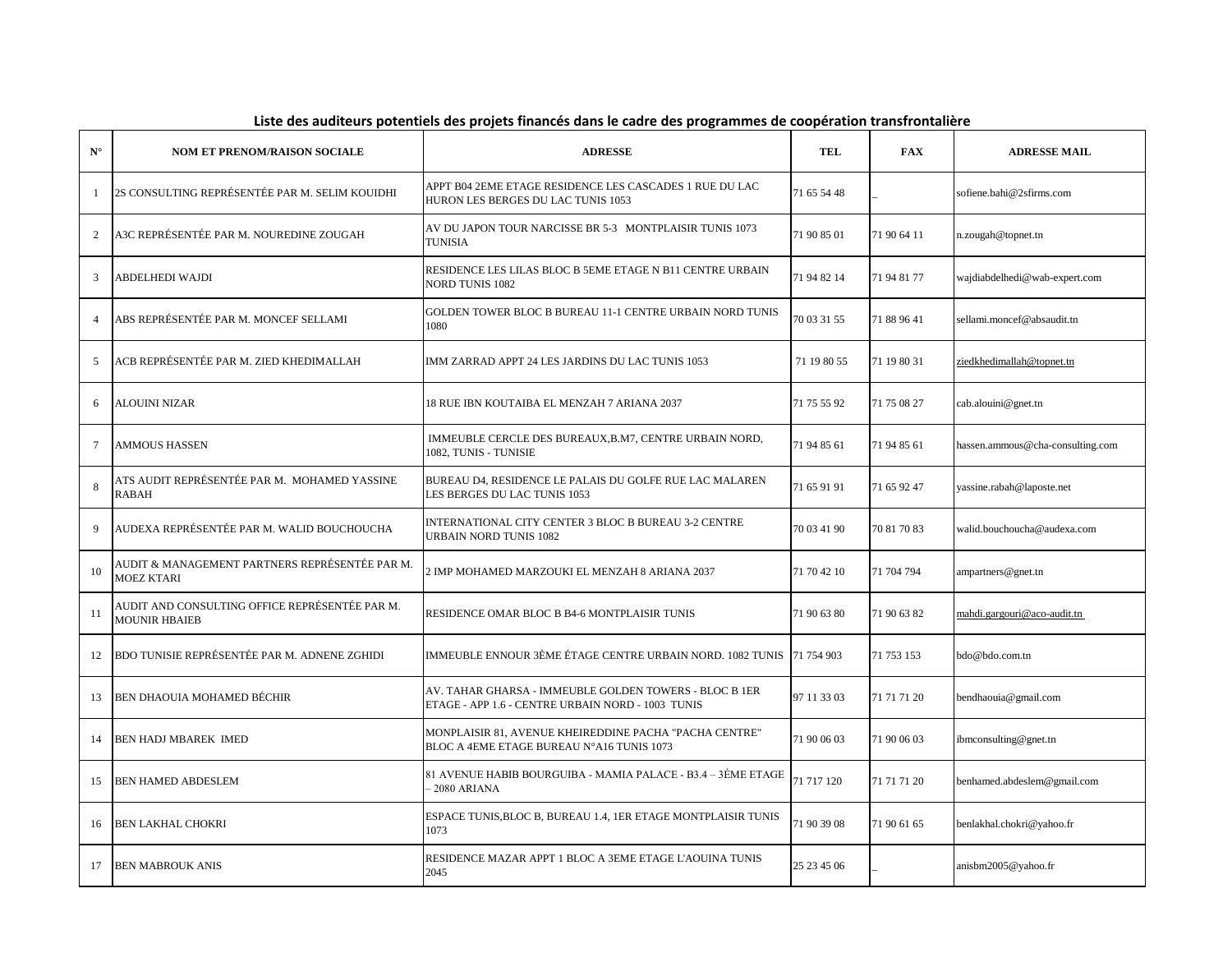| 18 | <b>BESSASSI TOUHAMI</b>                                                              | CENTRE D'AFFAIRES LE MONTPLAISIR - 7EME ETAGE - BUREAU A74 -<br><b>MONTPLAISIR TUNIS 1073</b>                   | 71 90 47 17 | 36 36 22 86 | t.bessassi@tbs-conseil.tn   |
|----|--------------------------------------------------------------------------------------|-----------------------------------------------------------------------------------------------------------------|-------------|-------------|-----------------------------|
| 19 | <b>BOUSNINA SKANDER</b>                                                              | IMM TAMAYOUZ APPARTEMENT E3 3EME ETAGE CENTRE URBAIN<br><b>NORD TUNIS 1082</b>                                  | 71 94 80 90 | 71 94 80 91 | sbousnina@planet.tn         |
| 20 | BS CONSEIL REPRÉSENTÉE PAR MME THOURAYA SAYAH                                        | 7 BIS RUE ALI AYARI EL MENZAH 9A - 1013 TUNIS TUNISIE                                                           | 71 88 89 65 | 71 87 14 75 | sayah.thouraya@bsconseil.tn |
| 21 | BUSINESS ADVICE & ASSURANCE REPRÉSENTÉE PAR MME<br>CYRINE BEN ROMDHANE EP BEN MLOUKA | 18 RUE IBN BASSEM - EL MENZAH IV - 1004 TUNIS                                                                   | 71 234 552  | 71 234 519  | cyrine.benmlouka@b2a.com.tn |
| 22 | C.C.F. AUDIT REPRÉSENTÉE PAR M. MOHAMED HABIB<br>LANDOULSI                           | 3, RUE ABDELHAMID IBN BADIS 1002 - TUNIS BELVÉDÈRE                                                              | 71 84 88 84 | 71 84 87 67 | landoulsi.ccfaudit@gnet.tn  |
| 23 | CAPIF REPRÉSENTÉE PAR M. MOHAMED JEDIDI                                              | IMM ETTAMAYOUZ APPT G2 2EME ETAGE CENTRE URBAIN NORD<br><b>TUNIS</b>                                            | 71 94 85 34 | 71 94 85 34 | capif.cjm@planet.tn         |
| 24 | CEGAUDIT REPRÉSENTÉE PAR M. LOTFI HAMMI                                              | COMPLEXE YASMINE TOWER BLOC B APPT B2.4 AVENUE DE LA<br>TERRE CENTRE URBAIN NORD TUNIS 1082                     | 71 94 75 90 | 71 94 75 99 | cegaudit.hl@planet.tn       |
| 25 | CFA REPRÉSENTÉE PAR M. ENIS ABID                                                     | 45, AV. HABIB BOURGUIBA, LE COLISÉE - ESC. D - BUREAU 326 - TUNIS                                               | 98 54 36 53 | 71 33 00 91 | abid.enis@hexabyte.tn       |
| 26 | CHAABOUNI SONIA                                                                      | RESIDENCE TUNIS CARTHAGE BLOC B BORJ BACCOUCHE ARIANA<br>2027                                                   | 71 70 02 47 |             | sck.expert@yahoo.fr         |
| 27 | CHAARI MOHAMED ANIS                                                                  | RTE KAIED MHAMED KM1,5 IMM KRICHEN 3002 - SFAX                                                                  | 50 50 90 02 |             | a.chaari@gmail.com          |
| 28 | CHARFEDDINE MOHAMED AMINE                                                            | ESPACE TUNIS BUREAU 1.4 BLOC B MONTPLAISIR TUNIS                                                                | 53 61 22 90 |             | amine_charf@yahoo.fr        |
| 29 | CONSULTING & FINANCIAL FIRM-CNF REPRÉSENTÉE PAR<br>M. WALID BEN AYED                 | 5 RUE SUFEITULA MUTUELLEVILLE TUNIS 1002                                                                        | 71 84 11 19 | 71 84 11 60 | walid.benayed@cnf-tn.com    |
| 30 | CONSULTING MANAGEMENT & GOVERNANCE<br>REPRÉSENTÉE PAR M. HAYTHEM AMOR                | OMEGA CENTER-6ÈME ÉTAGE-APPARTEMENT N° 24, LES BERGES DU<br>LAC II-TUNIS-TUNISIE                                | 71 26 81 22 | 71 268 144  | hamor.cmg@topnet.tn         |
| 31 | <b>DAMMAK LOTFI</b>                                                                  | IMMEUBLE NARIMANE APPT B3-4 RUE CHATT MARIEM / PAR<br>AVENUE KHEIREDDINE PACHA MONTPLAISIR TUNIS 1073           | 71 90 62 17 | 71 90 59 24 | lotfi.dammak@planet.tn      |
| 32 | <b>EL ABED AYMEN</b>                                                                 | ENNASR 1 RUE ARIANA EL WOUROUD RESIDENCE LES JASMINS BLOC<br><b>B APPART B 01 ARIANA</b>                        | 70 85 31 46 | 70 85 31 46 | eci@genet.m                 |
| 33 | EL HADJ SALAH ASLAM KARAM                                                            | 3 RUE EL FELL BARDO 2 TUNIS 2000                                                                                | 97 47 69 80 |             | aslamkaram@gmail.com        |
| 34 | EMRAUD REPRÉSENTÉE PAR MME MAKNI FATMA                                               | ROUTE DE SOUKRA KM 1 IMMEUBLE SOKRA PALACE APPT 32 3EME<br>ETAGE SFAX 3003                                      | 74 46 39 97 | 74 46 39 96 | cmf.expertise@yahoo.fr      |
| 35 | EXACOM AUDIT REPRÉSENTÉE PAR M. ABDERRAZEK<br><b>SOUEI</b>                           | 35 AVENUE HABIB BOURGUIBA (EX AVENUE DE L'UMA) COMPLEXE<br>FLORENCE I APPT A43 4EME ETAGE LA SOUKRA ARIANA 2036 | 70 69 88 45 | 71 69 05 36 | contact@exacomaudit.com     |
| 36 | EXPERTISE ET CONSEIL ENTREPRISE REPRÉSENTÉE PAR M.<br><b>MASMOUDI ALI</b>            | 44 RUE DU CORDOUE EL MANAR I TUNIS 2092                                                                         | 71 87 15 00 | 71 88 86 98 | ali.masmoudi@gmail.com      |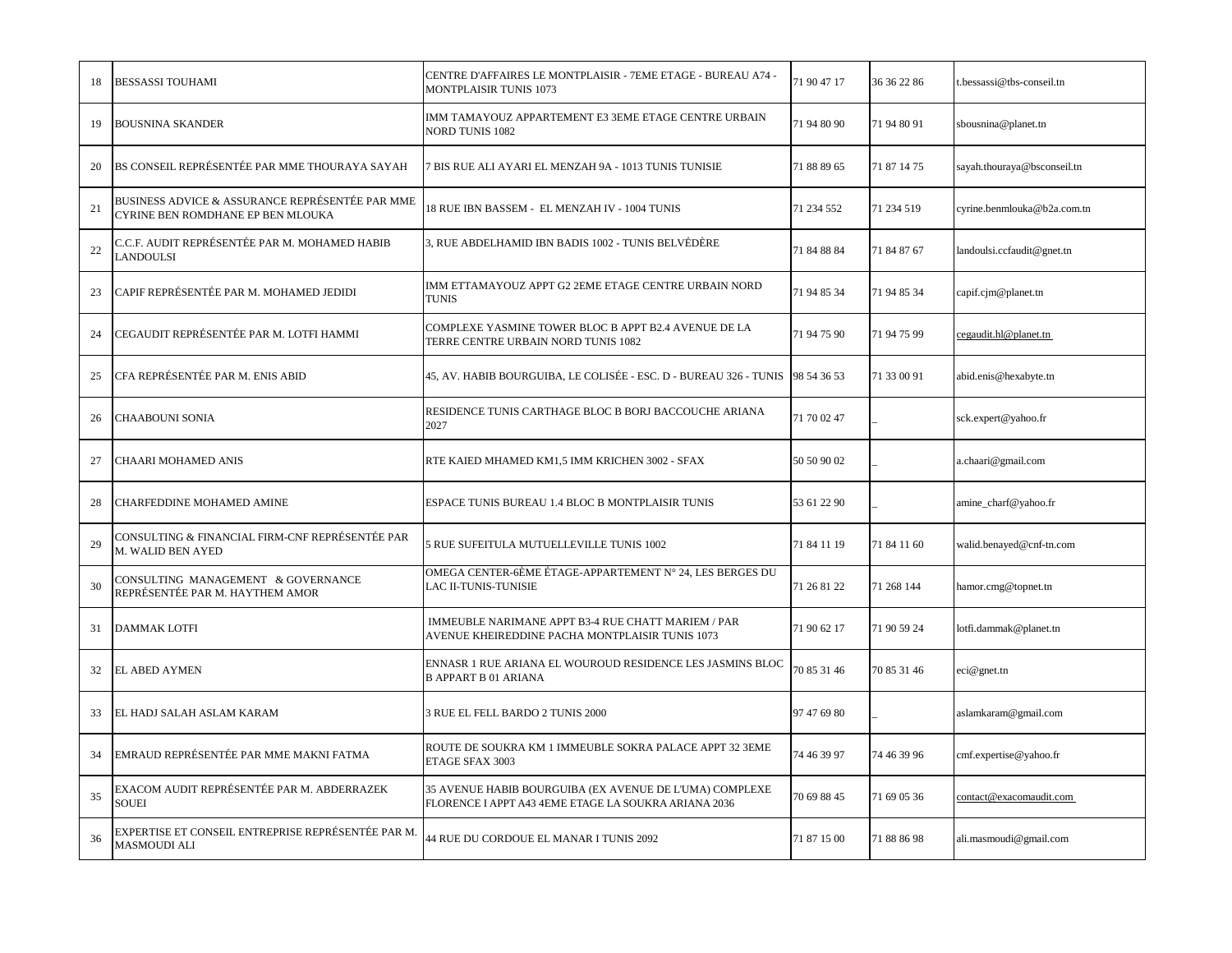| 37 | FATNASSI MOHAMED                                                                 | 52 BIS RUE PIERRE DE COUBERTIN TUNIS 1001                                                                                | 71 34 13 42 | 71 34 13 29 | mohamed.fatnassi@planet.tn      |
|----|----------------------------------------------------------------------------------|--------------------------------------------------------------------------------------------------------------------------|-------------|-------------|---------------------------------|
| 38 | FIDUCIA CONSEIL AUDIT REPRÉSENTÉE PAR M.<br><b>MONTASSAR MANSOURI</b>            | CENTRE URBAIN NORD RÉSIDENCE MALEK CENTRE BUREAU N°2<br>5ÈME ÉTAGE TUNIS-TUNISIE                                         | 71 82 22 15 | 71 82 22 17 | montassar.online@planet.tn      |
| 39 | <b>GANTRI MOHAMED ALI</b>                                                        | 25 AVENUE HABIB BOURGUIBA IMM LASSOUED 2EME ETAGE ZARZIS<br><b>MEDNINE</b>                                               | 75 68 14 66 | 75 68 14 66 | gantrimohamedali@yahoo.fr       |
| 40 | GOLDEN AUDIT & MANAGEMENT REPRÉSENTÉE PAR M.<br>ZOUAOUI MOHAMED KHAMES           | 162 UMA SOUKRA OMRANE CENTRE B.1.5 ARIANA 2035                                                                           | 71 86 80 50 | 71 86 80 51 | mohamed5zouaoui@yahoo.fr        |
| 41 | <b>GUIZANI SAMIA</b>                                                             | ESPACE TUNIS BLOC C 4 EME ETAGE APPT 1 MONTPLAISIR TUNIS 1073                                                            | 71 90 37 14 | 71 90 37 14 | samia.guizani@gmail.com         |
| 42 | <b>HADJKACEM TAHER</b>                                                           | 13 RUE DES JUGES - 1ER ÉTAGE-BUREAU N°5 MENZAH 6-ARIANA-2091-<br><b>TUNIS</b>                                            | 70 81 65 20 | 70 81 65 21 | taher.hadjkacem@thk.com.tn      |
| 43 | <b>HAMED MOHAMED</b>                                                             | 81 AVENUE HABIB BOURGUIBA MAMIA PALACE B3.4 ARIANA ARIANA<br>2080                                                        | 71 71 71 20 | 50 02 70 90 | cmh.expertise@yahoo.fr          |
| 44 | HM CONSULTING REPRÉSENTÉE PAR MME MARIEM FEKI                                    | 8 RUE BACHAR IBNOU BORD CITE NOZHA ARIANA 2080                                                                           | 24 29 39 49 | 71 70 97 26 | mariem.feki@hmconsulting.com.tn |
| 45 | HORIZONS  AUDIT AND CONSULTING REPRÉSENTÉE PAR<br>M. KARIM SETHOM                | RÉSIDENCE INES, BOULEVARD DE LA TERRE, APPART B 5.2, CENTRE<br><b>URBAIN-NORD 1003 TUNIS</b>                             | 71 82 27 23 | 71 82 27 24 | karim.sethom@horizons-audit.com |
| 46 | INFINIA EXPERTISE REPRÉSENTÉE PAR MME IMENE<br><b>RASSAA</b>                     | 11C RUE IMAM EL BOUKRI MONTPLAISIR TUNIS 1073                                                                            | 97 83 55 45 | 71 90 90 60 | imen.rassaa@laposte.net         |
| 47 | <b>JMAL ABDELAZIZ</b>                                                            | AVENUE DE L'INDÉPENDANCE, IMMEUBLE TUNIS CARTHAGE, BLOC<br>A, 5ÈME ÉTAGE, BUR. A23 (AU BORD DE LA ROUTE X) - 2027 ARIANA | 71 71 06 00 | 71 71 06 01 | jmal.abdelaziz@planet.tn        |
| 48 | <b>KAABI NAIM</b>                                                                | IMM.ZARRAD-A24-JARDINS DU LAC-LAC II-TUNIS                                                                               | 71 19 80 55 | 71 19 84 46 | naim.kaabi@planet.tn            |
| 49 | KDH PARTNERS REPRÉSENTÉE PAR M. KHALIL SABBAGH                                   | 71 AVENUE ALAIN SAVARY BLOC C ETAGE 9 APP 91-92 - 93, CP 1003<br><b>TUNIS TUNISIE</b>                                    | 71 77 22 33 | 71 77 19 51 | Khalil.sabbagh@ecovis.tn        |
| 50 | KETATA RIDHA                                                                     | ROUTE DE TENIOUR KM 2 IMM LES JUMEAUX 4EME ETAGE SFAX 3002                                                               | 74 44 00 99 | 74 44 45 44 | ridha.ketata@c2k.tn             |
| 51 | LES COMMISSAIRES AUX COMPTES ASSOCIÉS - MTBF<br>REPRÉSENTÉE PAR M. LASSAAD BORJI | IMMEUBLE PWC, RUE DU LAC D'ANNECY, 1053 LES BERGES DU LAC -<br><b>TUNIS</b>                                              | 71 16 00 00 | 71 86 17 89 | lassaad.borji@tn.pwc.com        |
| 52 | LOUATI MOHAMED ALI                                                               | COIN RUE HEDI KHFECHA ET RUE DE GABES 2EME ETAGE BUREAU<br>N°1 ARIANA 2080                                               | 70 74 09 73 |             | cabinetmedalilouati@gmail.com   |
| 53 | <b>MABROUK TALEL</b>                                                             | RUE LAC MALAREN, RÉS. LE PALAIS DU GOLF, BUR. D4, 2ÈME ÉTAGE,<br>1053 LES BERGES DU LAC                                  | 71 659 191  | 71 659 247  | talel.mabrouk@gnet.tn           |
| 54 | <b>MALLEK AREF</b>                                                               | COMPLEXE YASMINE TOWER, BUREAU A5.5, CENTRE URBAIN NORD,<br><b>TUNIS</b>                                                 | 71 94 75 38 | 71 94 75 39 | cam@cam.com.tn                  |
| 55 | MANAGEMENT & AUDIT SERVICES REPRÉSENTÉE PAR M.<br>MOHAMED MASMOUDI               | IMMEUBLE TUNIS CARTHAGE BLOC C 2EME ETAGE APPT N° C14<br>ARIANA 2027                                                     | 71 71 82 20 | 71 71 82 38 | mohamed.masmoudi@cmas.tn        |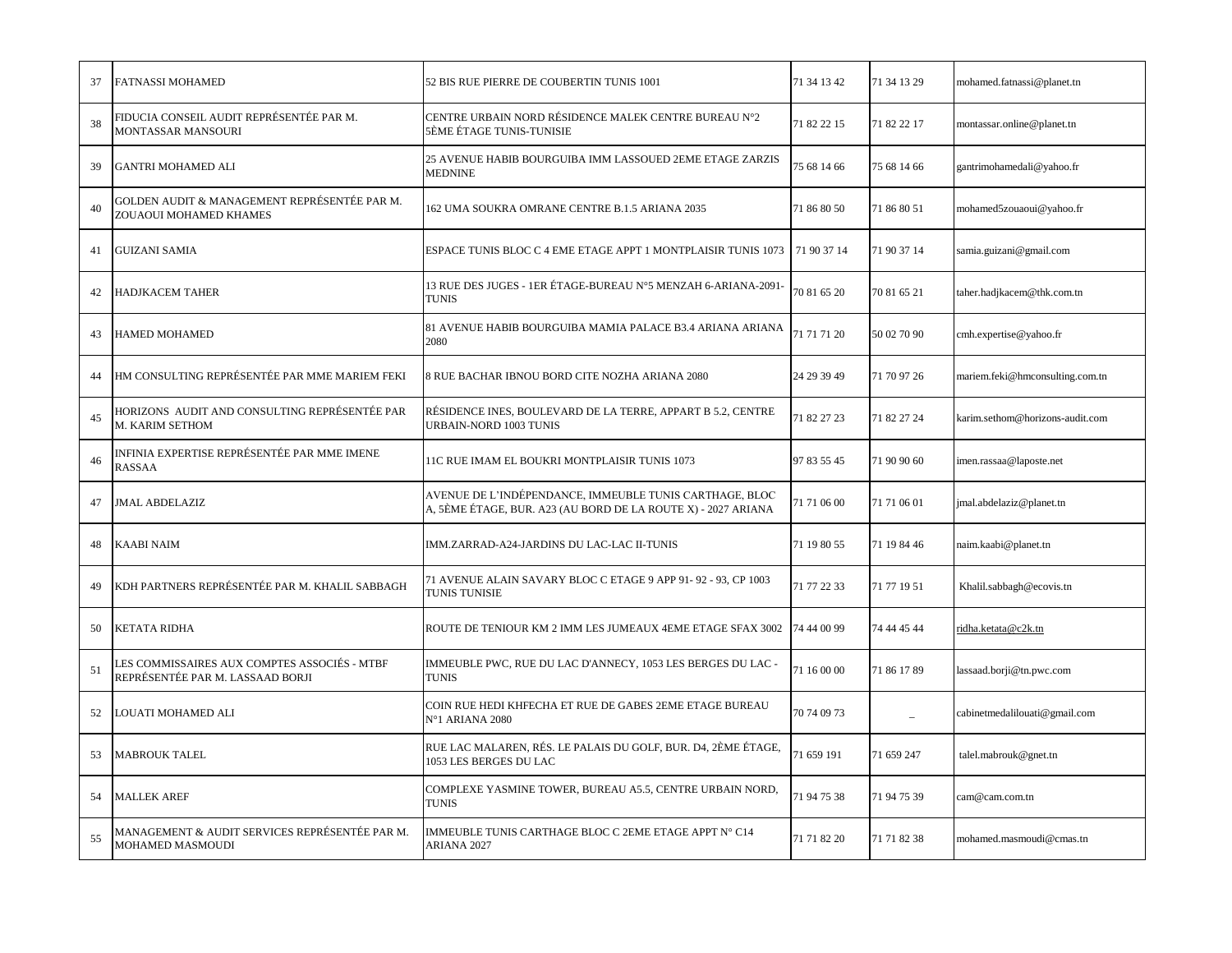| 56 | MANAGEMENT BUSINESS CONSULTING REPRÉSENTÉE PAR<br>M. LOTFI SELLAMI           | RUE JEAN JACQUES ROUSSEAU IMMEUBLE CENTRE BABEL BLOC A<br>3EME ETAGE MONTPLAISIR TUNIS 1073        | 71 90 24 39 | 71 90 42 31 | mbcaudit@planet.tn               |
|----|------------------------------------------------------------------------------|----------------------------------------------------------------------------------------------------|-------------|-------------|----------------------------------|
| 57 | <b>MARZOUKI FITOURI AWATEF</b>                                               | 92 RUE 8600 LA CHARGUIA I TUNIS 2035                                                               | 71 77 12 12 | 71 77 10 44 | awateffitouri@orange.tn          |
| 58 | MENA AUDIT & ADVISORY REPRÉSENTÉE PAR M. ZAAG<br><b>SEIFALLAH</b>            | 08 RUE DOCTEUR ALPHONSE LAVERAN BELVÉDÈRE 1002 TUNIS                                               | 71 89 40 79 | 71 89 40 45 | zseifallah@m2atunisie.com        |
| 59 | MILADI KAÏS                                                                  | 13 RUE CHEIKH TAIEB SIALA CENTRE URBAIN NORD TUNIS 1082                                            | 71 23 83 18 | 71 75 59 14 | kais.miladi@topnet.tn            |
| 60 | <b>MZAH MOHAMED HÉDI</b>                                                     | , RUE HOOKER DOOLITTLE IMM SMART APPT N°24 7EME ETAGE<br><b>BELVEDERE TUNIS 1002</b>               | 71 89 39 52 | 71 89 39 52 | hedi.mzah@planet.tn              |
| 61 | <b>OUALI HILAL</b>                                                           | RUE DES EMERAUDES RESIDENCE ZARRAD DEUXIEME ETAGE<br>BUREAU A13 LES BERGES DU LAC TUNIS 1053       | 71 19 12 22 | 70 20 12 06 | hilal.ouali@gmail.com            |
| 62 | <b>OUANNES SAMI</b>                                                          | RESIDENCE ALEXANDRIN 3EME ETAGE BUREAU B 3.7 10 AVENUE<br>HABIB BOURGUIBA MEGRINE - BEN AROUS 2033 | 71 42 86 52 | 71 45 15 53 | s.ouannes@gnet.tn                |
| 63 | <b>OUNI SABER</b>                                                            | RUE LAC TURKANA IMMEUBLE NOUR EL BOUHAIRA ENTRÉE B 4EME<br>ÉTAGE LES BERGES DU LAC TUNIS 1053      | 56 49 18 38 |             | saberexpertcomptable@gmail.com   |
| 64 | <b>REJEB KARIM</b>                                                           | N°162 AV DE L'UMA- OMRANE CENTER BUREAU B.2.3- LA SOUKRA-<br>2036 ARIANA                           | 71 86 83 81 | 71 86 81 99 | karim.rejeb@businesskeys.tn      |
| 65 | <b>REKIK FAÎEZ</b>                                                           | IMM LAGUNA SQUARE BLOC A N° 6 CITÉ LES PINS LES BERGES DU<br>LAC II - 1053 TUNIS                   | 71 26 85 36 | 70 20 12 18 | faiez.rekik@cfraudit.com         |
| 66 | <b>RIAHI ARBIA</b>                                                           | AVENUE DE LA LIBERTE IMMEUBLE N°129 2EME ETAGE TUNIS                                               | 98 64 90 73 |             | arbia.riaahi@gmail.com           |
| 67 | <b>SASSI JAMEL</b>                                                           | 16 AVENUE HEDI NOUIRA RESIDENCE VINCI APPT B1-7 ENNASR II<br>ARIANA                                | 70 83 00 90 | 70 83 00 90 | jsconsulting@planet.tn           |
| 68 | <b>SNOUSSI FAOUZI</b>                                                        | RUE SIDI EL HENI ESPACE TUNIS BLOC I – 1ER ETAGE APPT 3<br>MONTPLAISIR TUNIS 1073                  | 71 95 03 85 | 71 95 03 91 | cabinetf.snoussi@topnet.tn       |
| 69 | <b>SNOUSSI HAITHEM</b>                                                       | RUE LAC TOBA IMMEUBLE BOUGASSAS LES BERGES DU LAC TUNIS<br>1053                                    | 71 76 25 14 | 71 96 25 95 | haithem.snoussi.expert@gmail.com |
| 70 | SOCIETE GENERALE D'EXPERTISE COMPTABLE<br>REPRÉSENTÉE PAR M. WISSEM OUERHANI | 21 AVENUE DES ETATS UNIES D'AMERIQUE BELVEDERE TUNIS 1002                                          | 71 89 31 50 | 71 89 30 50 | sogecoaudit@gmail.com            |
| 71 | THABET KHALED                                                                | 49 AVENUE DE L'UMA IMM EL EMYRA 2EME ETAGE BUREAU N°2 LA<br>SOUKRA ARIANA 2036                     | 70 69 61 57 | 71 96 02 10 | contact@cktaudit.com             |
| 72 | TMF CONSULTING REPRÉSENTÉE PAR M. MOUNIR SOUISSI                             | IMMEUBLE CARTHAGE PALACE, 5ÈME ÉTAGE, BUREAU A.51, CENTRE<br>URBAIN NORD, 1082 - TUNIS, TUNISIE    | 36 36 37 50 | 71 94 79 50 | office@tmf-consulting.com        |
| 73 | TRABELSI ACHRAF                                                              | IMMEUBLE SOLTANA APPRT N°22 TAIEB MHIRI LAOUINA 2035                                               | 70 94 31 02 |             | trabelsiachraf50@yahoo.fr        |
| 74 | <b>TRIGUI AHMED</b>                                                          | IMMEUBLE TUNIS CARTHAGE BUREAU A24, 5ÈME ÉTAGE BLOC A<br>ARIANA 2080                               | 71 71 64 79 | 71 71 64 79 | trigui.ahmed@topnet.tn           |